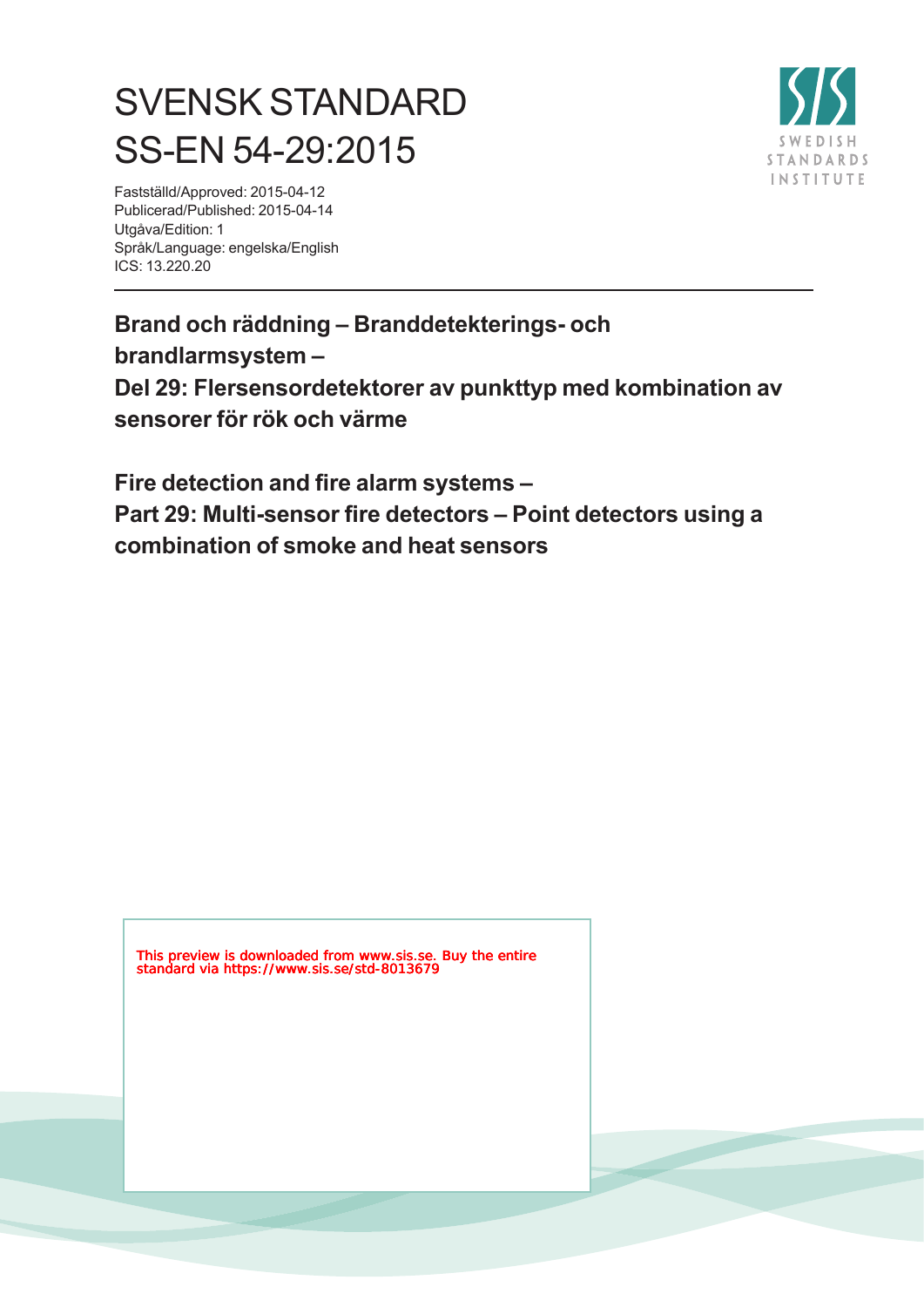## Standarder får världen att fungera

*SIS (Swedish Standards Institute) är en fristående ideell förening med medlemmar från både privat och offentlig sektor. Vi är en del av det europeiska och globala nätverk som utarbetar internationella standarder. Standarder är dokumenterad kunskap utvecklad av framstående aktörer inom industri, näringsliv och samhälle och befrämjar handel över gränser, bidrar till att processer och produkter blir säkrare samt effektiviserar din verksamhet.* 

#### **Delta och påverka**

Som medlem i SIS har du möjlighet att påverka framtida standarder inom ditt område på nationell, europeisk och global nivå. Du får samtidigt tillgång till tidig information om utvecklingen inom din bransch.

#### **Ta del av det färdiga arbetet**

Vi erbjuder våra kunder allt som rör standarder och deras tillämpning. Hos oss kan du köpa alla publikationer du behöver – allt från enskilda standarder, tekniska rapporter och standardpaket till handböcker och onlinetjänster. Genom vår webbtjänst e-nav får du tillgång till ett lättnavigerat bibliotek där alla standarder som är aktuella för ditt företag finns tillgängliga. Standarder och handböcker är källor till kunskap. Vi säljer dem.

#### **Utveckla din kompetens och lyckas bättre i ditt arbete**

Hos SIS kan du gå öppna eller företagsinterna utbildningar kring innehåll och tillämpning av standarder. Genom vår närhet till den internationella utvecklingen och ISO får du rätt kunskap i rätt tid, direkt från källan. Med vår kunskap om standarders möjligheter hjälper vi våra kunder att skapa verklig nytta och lönsamhet i sina verksamheter.

**Vill du veta mer om SIS eller hur standarder kan effektivisera din verksamhet är du välkommen in på www.sis.se eller ta kontakt med oss på tel 08-555 523 00.**

## Standards make the world go round

*SIS (Swedish Standards Institute) is an independent non-profit organisation with members from both the private and public sectors. We are part of the European and global network that draws up international standards. Standards consist of documented knowledge developed by prominent actors within the industry, business world and society. They promote cross-border trade, they help to make processes and products safer and they streamline your organisation.*

#### **Take part and have influence**

As a member of SIS you will have the possibility to participate in standardization activities on national, European and global level. The membership in SIS will give you the opportunity to influence future standards and gain access to early stage information about developments within your field.

#### **Get to know the finished work**

We offer our customers everything in connection with standards and their application. You can purchase all the publications you need from us - everything from individual standards, technical reports and standard packages through to manuals and online services. Our web service e-nav gives you access to an easy-to-navigate library where all standards that are relevant to your company are available. Standards and manuals are sources of knowledge. We sell them.

#### **Increase understanding and improve perception**

With SIS you can undergo either shared or in-house training in the content and application of standards. Thanks to our proximity to international development and ISO you receive the right knowledge at the right time, direct from the source. With our knowledge about the potential of standards, we assist our customers in creating tangible benefit and profitability in their organisations.

**If you want to know more about SIS, or how standards can streamline your organisation, please visit www.sis.se or contact us on phone +46 (0)8-555 523 00**



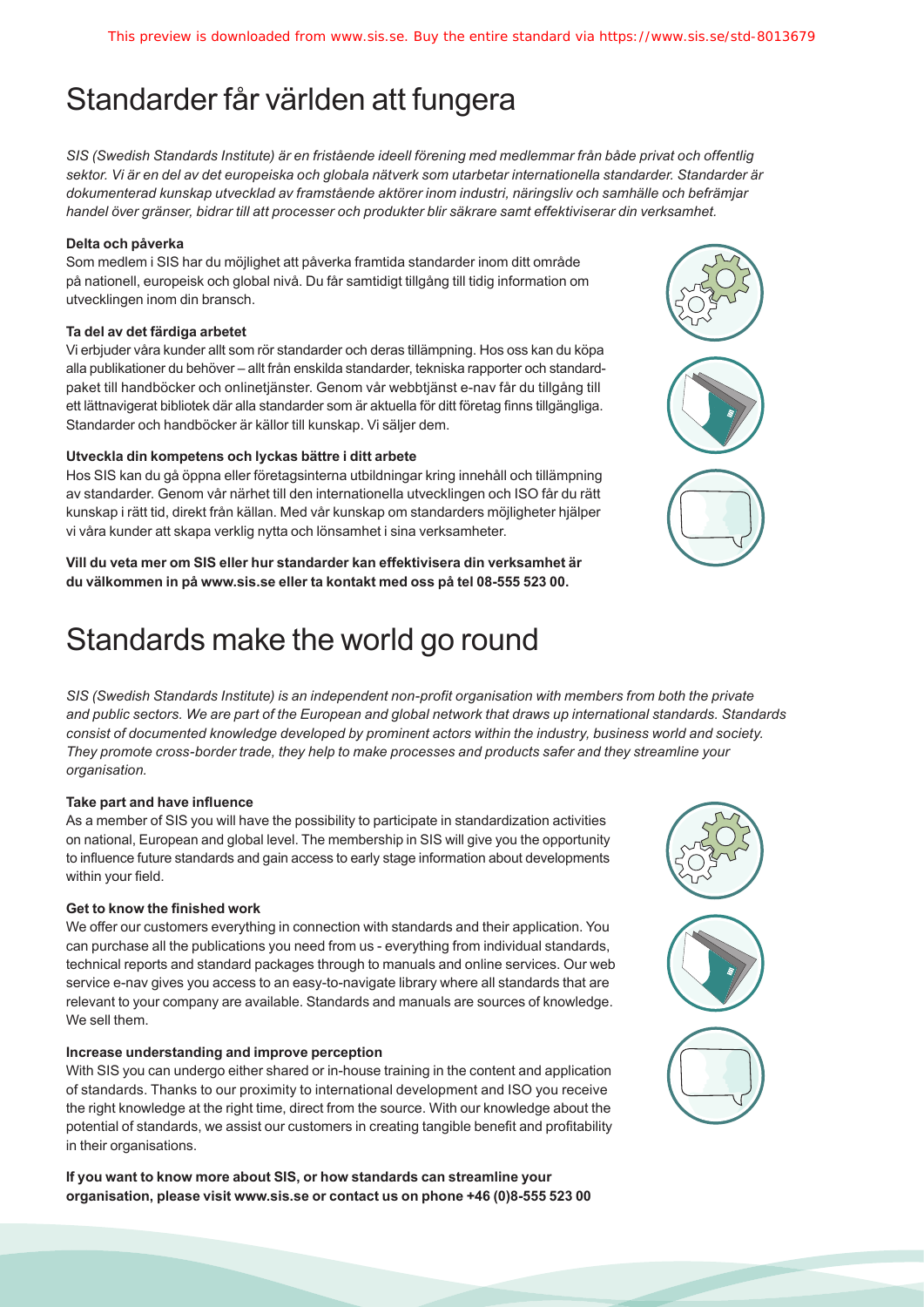Europastandarden EN 54-29:2015 gäller som svensk standard. Detta dokument innehåller den officiella engelska versionen av EN 54-29:2015.

The European Standard EN 54-29:2015 has the status of a Swedish Standard. This document contains the official English version of EN 54-29:2015.

© Copyright / Upphovsrätten till denna produkt tillhör SIS, Swedish Standards Institute, Stockholm, Sverige. Användningen av denna produkt regleras av slutanvändarlicensen som återfinns i denna produkt, se standardens sista sidor.

© Copyright SIS, Swedish Standards Institute, Stockholm, Sweden. All rights reserved. The use of this product is governed by the end-user licence for this product. You will find the licence in the end of this document.

*Upplysningar om sakinnehållet i standarden lämnas av SIS, Swedish Standards Institute, telefon 08-555 520 00. Standarder kan beställas hos SIS Förlag AB som även lämnar allmänna upplysningar om svensk och utländsk standard.*

*Information about the content of the standard is available from the Swedish Standards Institute (SIS), telephone +46 8 555 520 00. Standards may be ordered from SIS Förlag AB, who can also provide general information about Swedish and foreign standards.*

Denna standard är framtagen av kommittén för Branddetektorer, brandlarmsystem, SIS / TK 360 / AG 2.

Har du synpunkter på innehållet i den här standarden, vill du delta i ett kommande revideringsarbete eller vara med och ta fram andra standarder inom området? Gå in på www.sis.se - där hittar du mer information.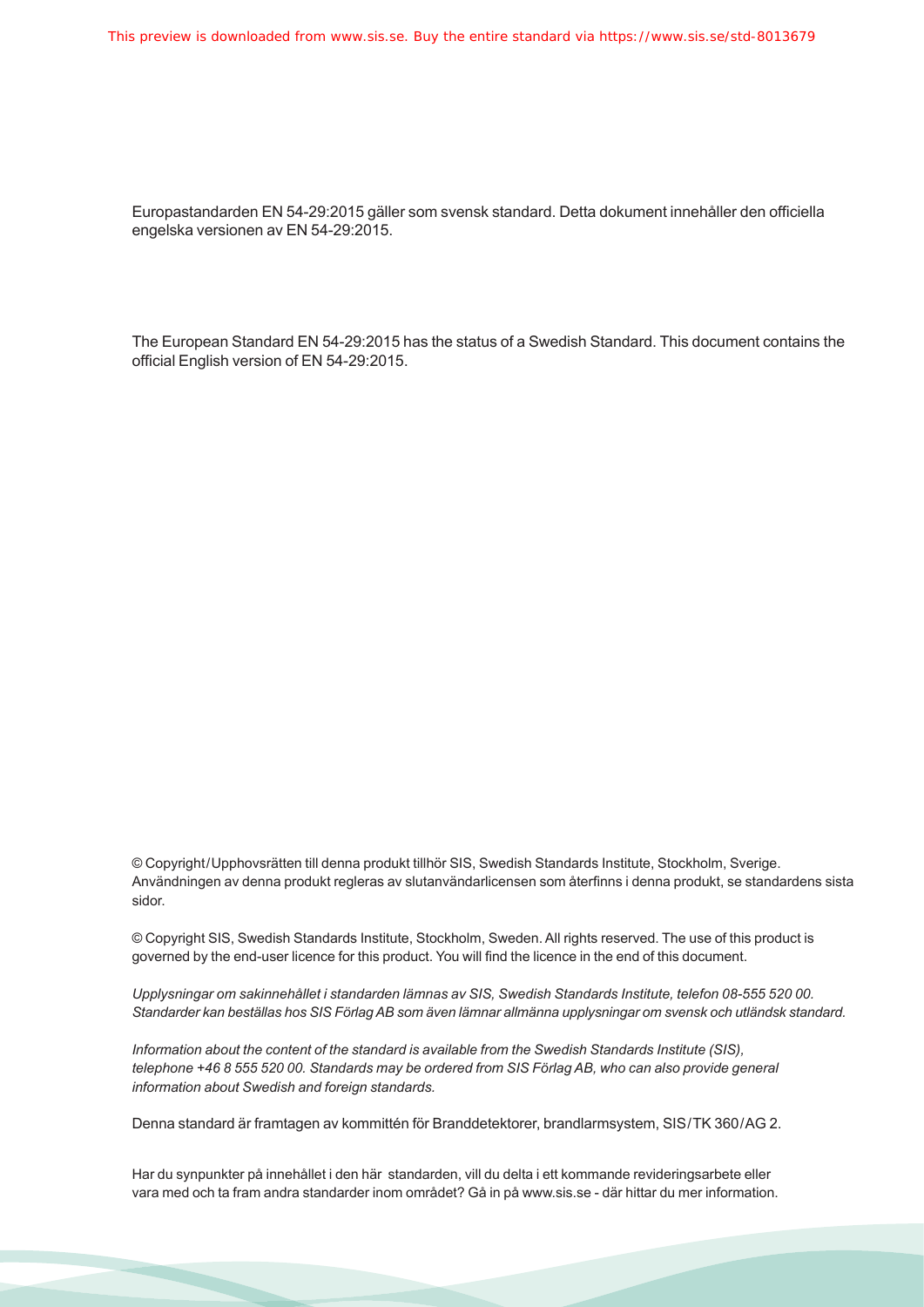This preview is downloaded from www.sis.se. Buy the entire standard via https://www.sis.se/std-8013679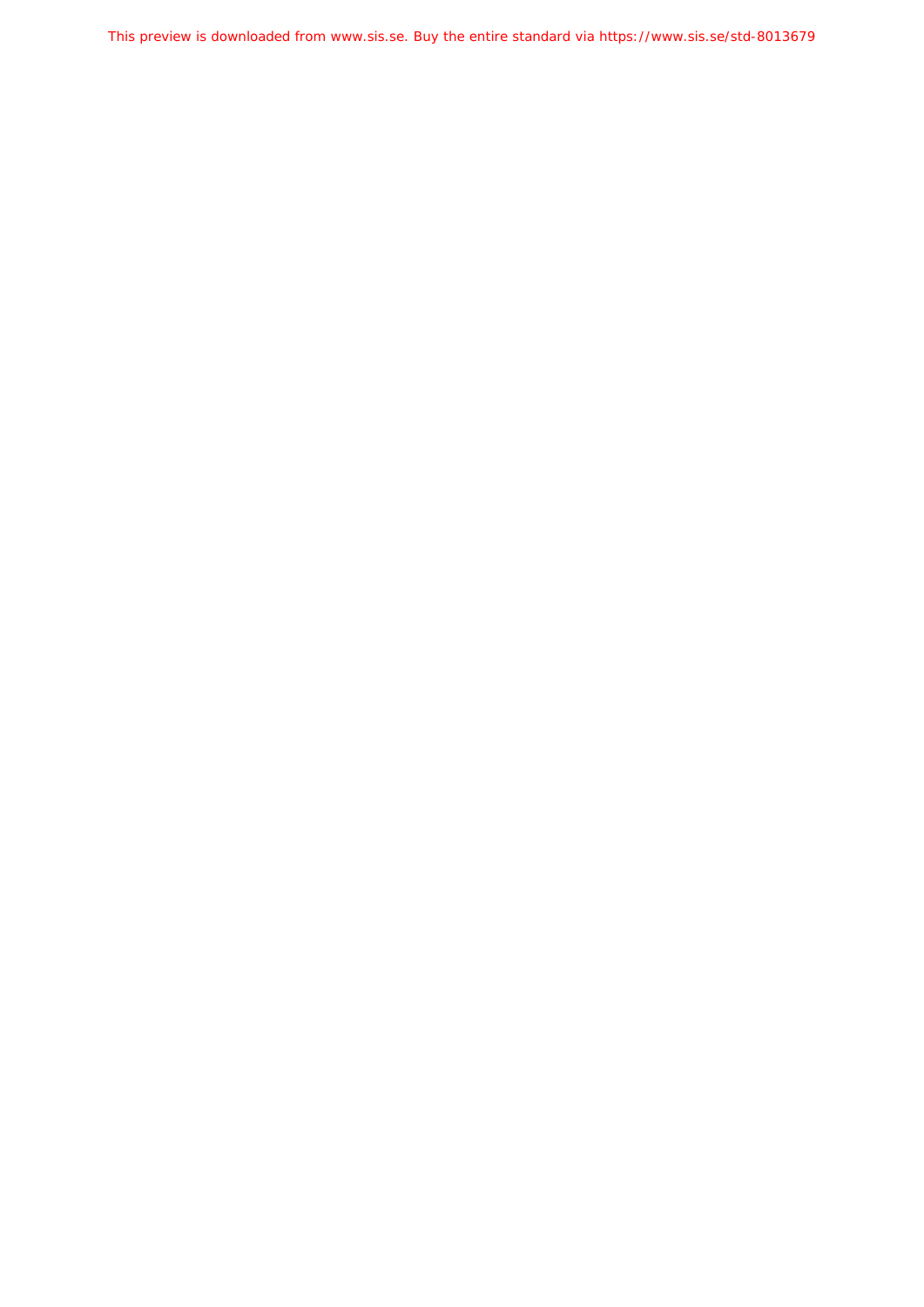This preview is downloaded from www.sis.se. Buy the entire standard via https://www.sis.se/std-8013679

## EUROPEAN STANDARD NORME EUROPÉENNE EUROPÄISCHE NORM

## **EN 54-29**

April 2015

ICS 13.220.20

English Version

## Fire detection and fire alarm systems - Part 29: Multi-sensor fire detectors - Point detectors using a combination of smoke and heat sensors

Systèmes de détection et d'alarme incendie - Partie 29 : Détecteurs d'incendie multi-capteurs - Détecteurs ponctuels utilisant une combinaison de capteurs de fumée et de chaleur

Brandmeldeanlagen - Teil 29: Mehrfachsensor-Brandmelder - Punktförmige Melder mit kombinierten Rauch- und Wärmesensoren

This European Standard was approved by CEN on 15 February 2015.

CEN members are bound to comply with the CEN/CENELEC Internal Regulations which stipulate the conditions for giving this European Standard the status of a national standard without any alteration. Up-to-date lists and bibliographical references concerning such national standards may be obtained on application to the CEN-CENELEC Management Centre or to any CEN member.

This European Standard exists in three official versions (English, French, German). A version in any other language made by translation under the responsibility of a CEN member into its own language and notified to the CEN-CENELEC Management Centre has the same status as the official versions.

CEN members are the national standards bodies of Austria, Belgium, Bulgaria, Croatia, Cyprus, Czech Republic, Denmark, Estonia, Finland, Former Yugoslav Republic of Macedonia, France, Germany, Greece, Hungary, Iceland, Ireland, Italy, Latvia, Lithuania, Luxembourg, Malta, Netherlands, Norway, Poland, Portugal, Romania, Slovakia, Slovenia, Spain, Sweden, Switzerland, Turkey and United Kingdom.



EUROPEAN COMMITTEE FOR STANDARDIZATION COMITÉ EUROPÉEN DE NORMALISATION EUROPÄISCHES KOMITEE FÜR NORMUNG

**CEN-CENELEC Management Centre: Avenue Marnix 17, B-1000 Brussels** 

Ref. No. EN 54-29:2015 E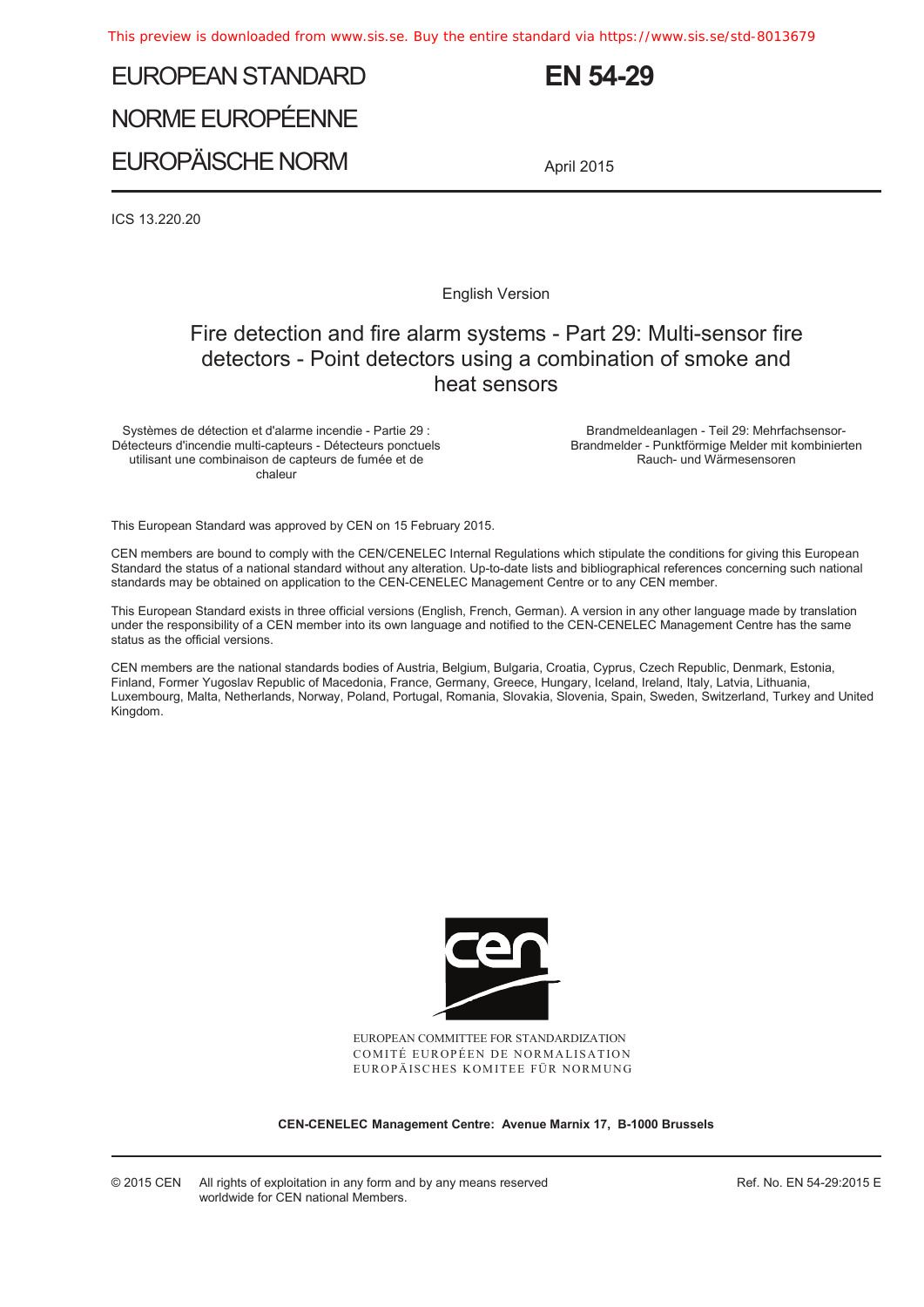This preview is downloaded from www.sis.se. Buy the entire standard via https://www.sis.se/std-8013679 SS-EN 54-29:2015 (E)

## **Contents**

| 1              |  |  |  |
|----------------|--|--|--|
| $\mathbf{2}$   |  |  |  |
| 3              |  |  |  |
| 4              |  |  |  |
| 4.1<br>4.2     |  |  |  |
| 4.2.1          |  |  |  |
| 4.2.2          |  |  |  |
| 4.2.3          |  |  |  |
| 4.2.4          |  |  |  |
| 4.2.5          |  |  |  |
| 4.2.6          |  |  |  |
| 4.2.7          |  |  |  |
| 4.2.8          |  |  |  |
| 4.2.9          |  |  |  |
| 4.2.10         |  |  |  |
| 4.3            |  |  |  |
| 4.3.1          |  |  |  |
| 4.3.2          |  |  |  |
| 4.3.3          |  |  |  |
| 4.3.4<br>4.3.5 |  |  |  |
| 4.3.6          |  |  |  |
| 4.4            |  |  |  |
| 4.4.1          |  |  |  |
| 4.5            |  |  |  |
| 4.5.1          |  |  |  |
| 4.6            |  |  |  |
| 4.6.1          |  |  |  |
| 4.6.2          |  |  |  |
| 4.6.3          |  |  |  |
| 4.6.4          |  |  |  |
| 4.6.5          |  |  |  |
| 5              |  |  |  |
| 5.1            |  |  |  |
| 5.1.1          |  |  |  |
| 5.1.2          |  |  |  |
| 5.1.3          |  |  |  |
| 5.1.4          |  |  |  |
| 5.1.5          |  |  |  |
| 5.1.6          |  |  |  |
| 5.1.7          |  |  |  |
| 5.1.8          |  |  |  |
| 5.2            |  |  |  |
| 5.2.1          |  |  |  |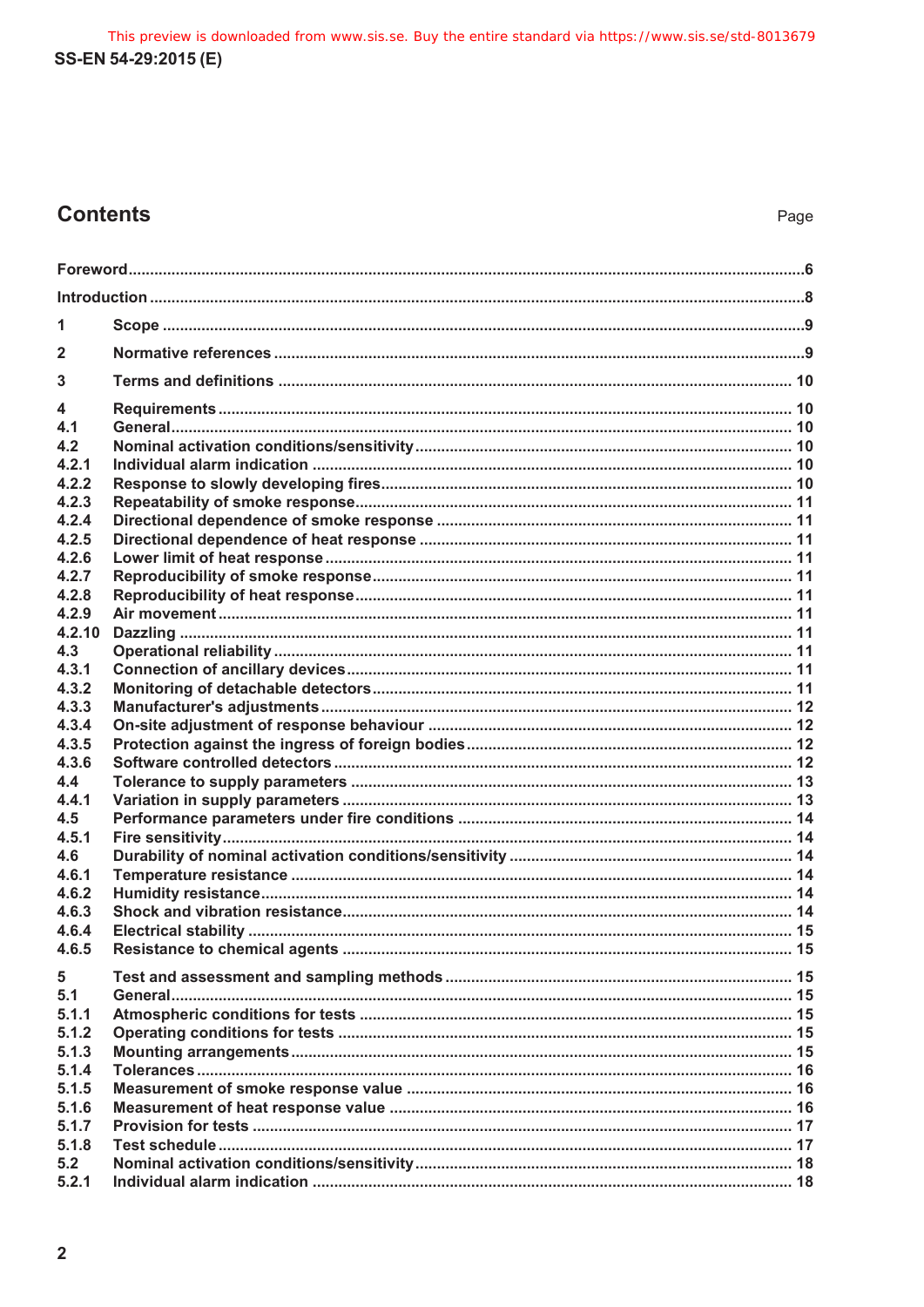| 5.2.2<br>5.2.3<br>5.2.4 |                                                                                       |  |  |
|-------------------------|---------------------------------------------------------------------------------------|--|--|
| 5.2.5                   |                                                                                       |  |  |
| 5.2.6                   |                                                                                       |  |  |
| 5.2.7                   |                                                                                       |  |  |
| 5.2.8                   |                                                                                       |  |  |
| 5.2.9                   |                                                                                       |  |  |
| 5.2.10                  |                                                                                       |  |  |
| 5.3                     |                                                                                       |  |  |
| 5.3.1                   |                                                                                       |  |  |
| 5.3.2                   |                                                                                       |  |  |
| 5.3.3<br>5.3.4          |                                                                                       |  |  |
| 5.3.5                   |                                                                                       |  |  |
| 5.3.6                   |                                                                                       |  |  |
| 5.4                     |                                                                                       |  |  |
| 5.4.1                   |                                                                                       |  |  |
| 5.5                     |                                                                                       |  |  |
| 5.5.1                   |                                                                                       |  |  |
| 5.6                     |                                                                                       |  |  |
| 5.6.1                   |                                                                                       |  |  |
| 5.6.2                   |                                                                                       |  |  |
| 5.6.3                   |                                                                                       |  |  |
| 5.6.4                   |                                                                                       |  |  |
| 5.6.5                   |                                                                                       |  |  |
| 6                       |                                                                                       |  |  |
| 6.1                     |                                                                                       |  |  |
| 6.2                     |                                                                                       |  |  |
| 6.2.1                   |                                                                                       |  |  |
| 6.2.2                   |                                                                                       |  |  |
| 6.2.3                   |                                                                                       |  |  |
| 6.3<br>6.3.1            |                                                                                       |  |  |
| 6.3.2                   |                                                                                       |  |  |
| 6.3.3                   |                                                                                       |  |  |
| 6.3.4                   |                                                                                       |  |  |
| 6.3.5                   |                                                                                       |  |  |
| 6.3.6                   |                                                                                       |  |  |
| 6.3.7                   | One-off products, pre-production products, (e.g. prototypes) and products produced in |  |  |
|                         |                                                                                       |  |  |
| $\overline{7}$          |                                                                                       |  |  |
| 8                       |                                                                                       |  |  |
|                         |                                                                                       |  |  |
|                         |                                                                                       |  |  |
|                         |                                                                                       |  |  |
| C.1                     |                                                                                       |  |  |
| C.2                     |                                                                                       |  |  |
|                         |                                                                                       |  |  |
|                         |                                                                                       |  |  |
|                         |                                                                                       |  |  |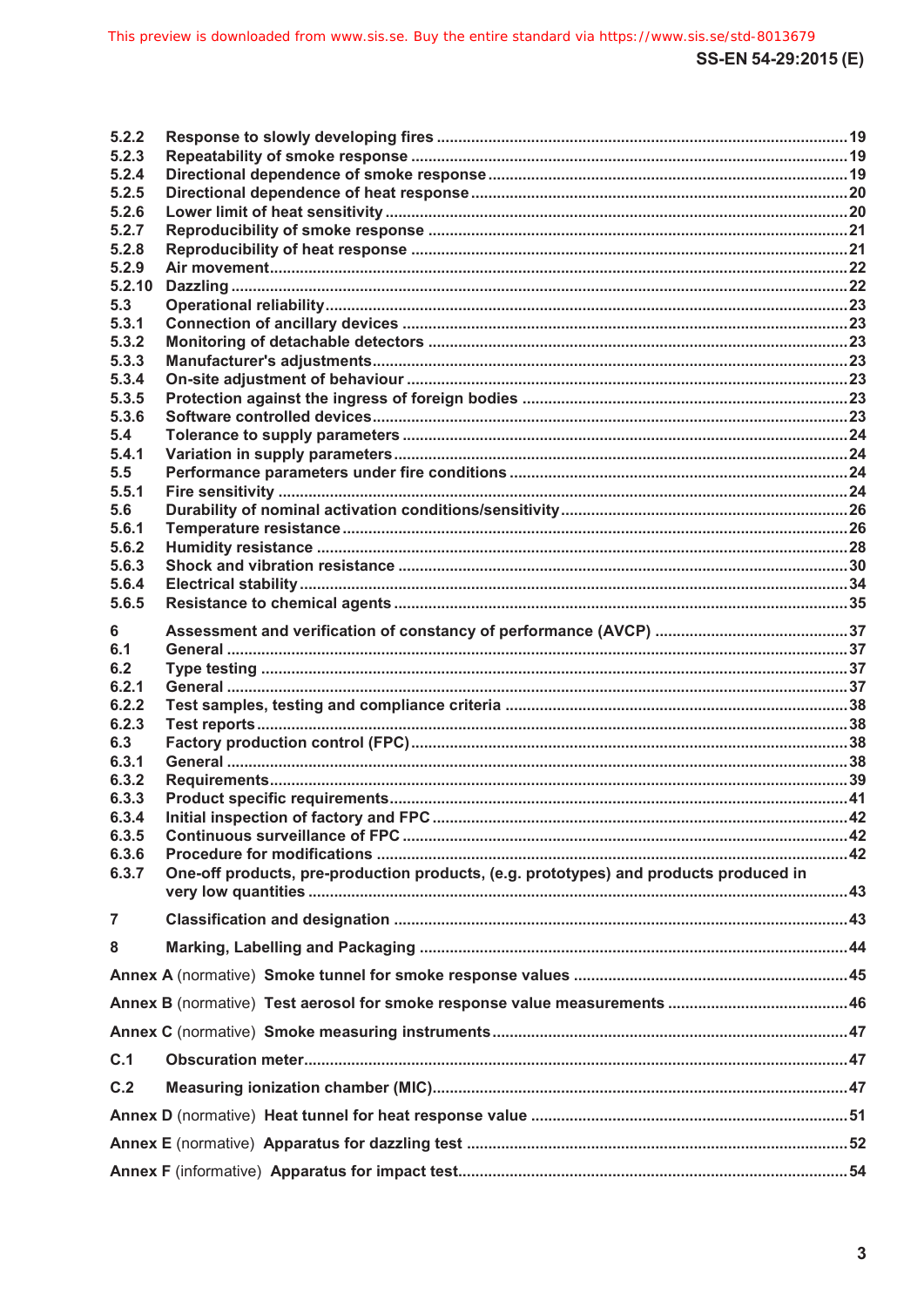| H.1                                                                             |  |  |
|---------------------------------------------------------------------------------|--|--|
| H.2                                                                             |  |  |
| H.3                                                                             |  |  |
| H.4                                                                             |  |  |
| H.5                                                                             |  |  |
| H.6                                                                             |  |  |
|                                                                                 |  |  |
| 1.1                                                                             |  |  |
| 1.2                                                                             |  |  |
| 1.3                                                                             |  |  |
| 1.4                                                                             |  |  |
| 1.5                                                                             |  |  |
| 1.6                                                                             |  |  |
|                                                                                 |  |  |
| J.1                                                                             |  |  |
| J.2                                                                             |  |  |
| J.3                                                                             |  |  |
| J.4                                                                             |  |  |
| J.5                                                                             |  |  |
|                                                                                 |  |  |
| K.1                                                                             |  |  |
| K <sub>2</sub>                                                                  |  |  |
| K.3                                                                             |  |  |
| K.4                                                                             |  |  |
| K.5                                                                             |  |  |
| K.6                                                                             |  |  |
| <b>K.7</b>                                                                      |  |  |
|                                                                                 |  |  |
| L.1                                                                             |  |  |
| L.2                                                                             |  |  |
| L.3                                                                             |  |  |
| L.4                                                                             |  |  |
| L.5                                                                             |  |  |
| Annex M (normative) Low temperature black smoke (decalene) liquid fire (TF8) 73 |  |  |
| M.1                                                                             |  |  |
| M.2                                                                             |  |  |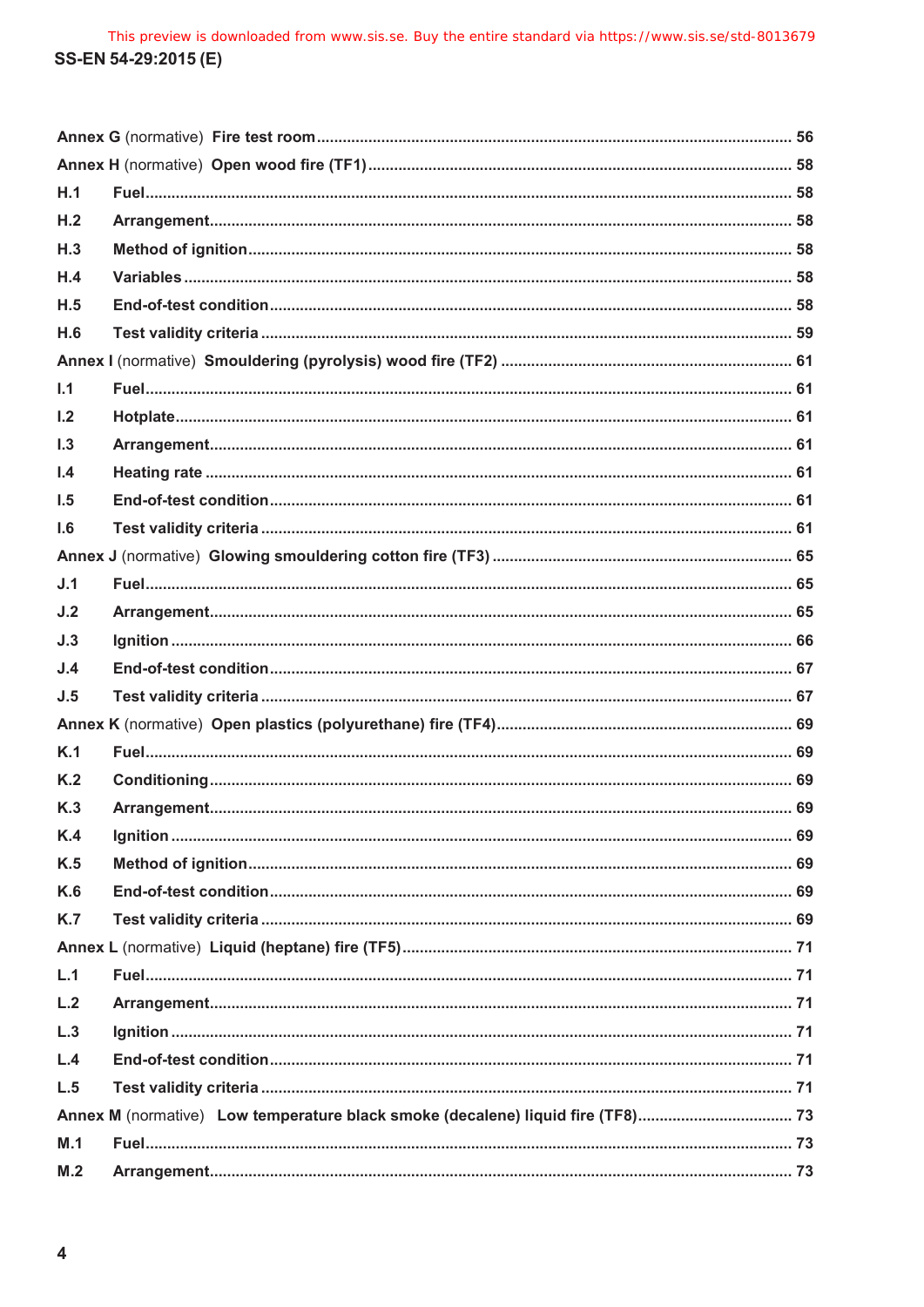| M.3  |                                                                                                |  |
|------|------------------------------------------------------------------------------------------------|--|
| M.4  |                                                                                                |  |
| M.5  |                                                                                                |  |
|      | Annex N (informative) Information concerning the construction of the smoke tunnel75            |  |
|      |                                                                                                |  |
|      | Annex P (informative) Information concerning test procedures and requirements for the response |  |
|      | Annex Q (informative) Information concerning the construction of the measuring ionization      |  |
|      | Annex ZA (informative) Clauses of this European Standard addressing the provisions of the EU   |  |
| ZA.1 |                                                                                                |  |
| ZA.2 | Procedure for assessment and verification of constancy of performance (AVCP) of point          |  |
| ZA.3 |                                                                                                |  |
|      |                                                                                                |  |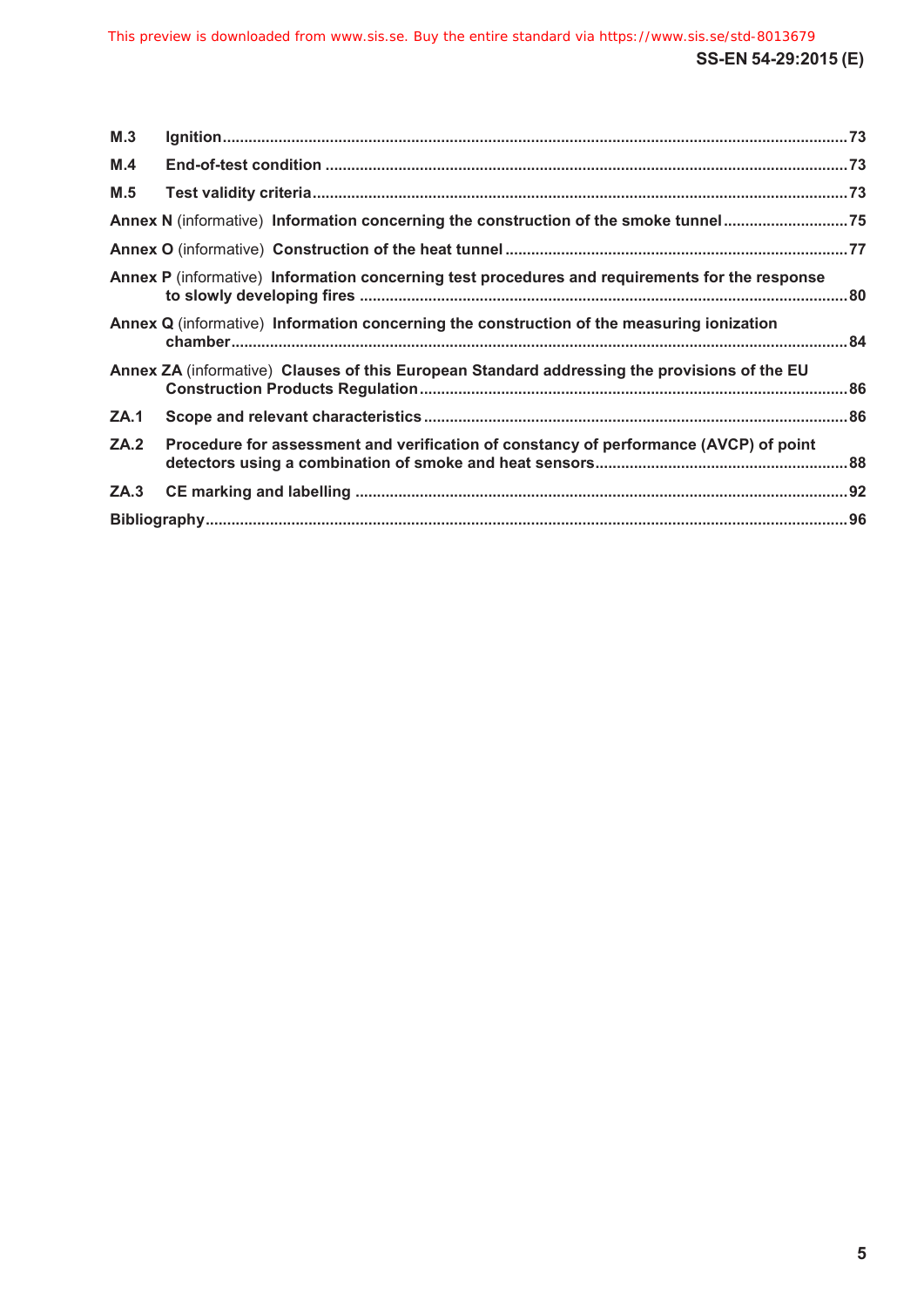## **Foreword**

This document (EN 54-29:2015) has been prepared by Technical Committee CEN/TC 72 "Fire detection and fire alarm systems", the secretariat of which is held by BSI.

This European Standard shall be given the status of a national standard, either by publication of an identical text or by endorsement, at the latest by October 2015, and conflicting national standards shall be withdrawn at the latest by January 2017.

Attention is drawn to the possibility that some of the elements of this document may be the subject of patent rights. CEN [and/or CENELEC] shall not be held responsible for identifying any or all such patent rights.

This document has been prepared under a mandate given to CEN by the European Commission and the European Free Trade Association, and supports the basic requirements of Regulation (EU) 305/2011.

For relationship with EU Regulations, see informative Annex ZA which is an integral part of this document.

EN 54, *Fire detection and fire alarm systems*, consists of the following parts:

- *Part 1: Introduction*
- *Part 2: Control and indicating equipment*
- *Part 3: Fire alarm devices – Sounders*
- *Part 4: Power supply equipment*
- *Part 5: Heat detectors – Point detectors*
- *Part 7: Smoke detectors – Point detectors using scattered light, transmitted light or ionization*
- *Part 10: Flame detector – Point detectors*
- *Part 11: Manual call points*
- *Part 12: Smoke detectors – Line detector using an optical light beam*
- *Part 13: Compatibility assessment of system components*
- *Part 14: Technical Specification: Guidelines for planning, design, installation, commissioning, use and maintenance*
- *Part 16: Voice alarm control and indicating equipment*
- *Part 17: Short circuit isolators*
- *Part 18: Input/output devices*
- *Part 20: Aspirating smoke detectors*
- *Part 21: Alarm transmission and fault warning routing equipment*
- *Part 22: Resettable Line-type heat detectors*
- *Part 23: Fire alarm devices – Visual alarms*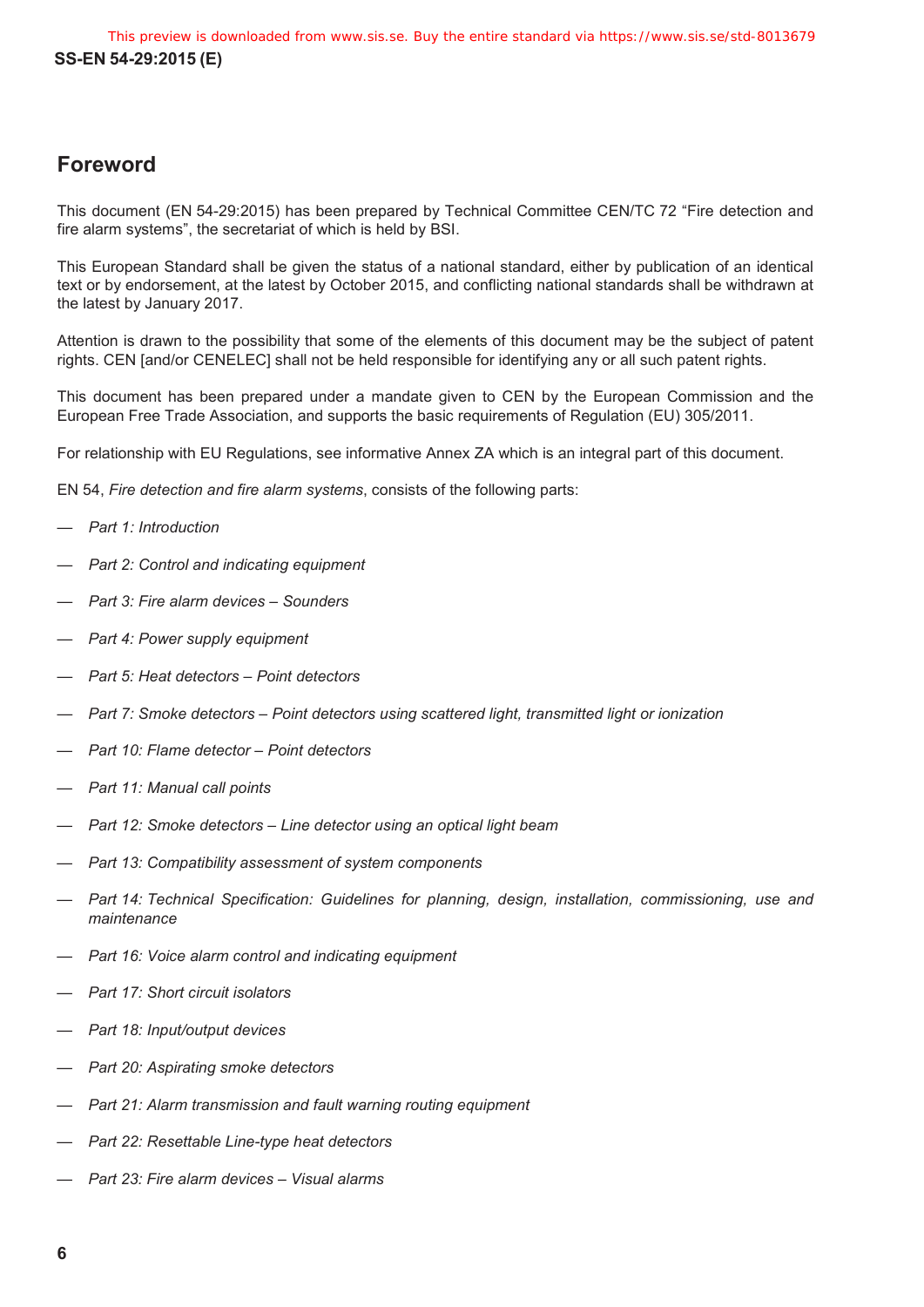- *Part 24: Components of voice alarm systems – Loudspeakers*
- *Part 25: Components using radio links and system requirements*
- *Part 26: Point fire detectors using carbon monoxide sensors*
- *Part 27: Duct smoke detectors*
- *Part 28: Non-resettable (digital) line type heat detectors*
- *Part 29: Point detectors using a combination of smoke and heat sensors*
- *Part 30: Point detectors using a combination of carbon monoxide and heat sensors*
- *Part 31: Point detectors using a combination of smoke, carbon monoxide and optionally heat sensors*
- *Part 32: Guidelines for the planning, design, installation, commissioning, use and maintenance of voice alarm systems*

NOTE This list includes standards that are in preparation and other standards may be added. For current status of published standards refer to http://www.cen.eu/Pages/default.aspx.

According to the CEN-CENELEC Internal Regulations, the national standards organisations of the following countries are bound to implement this European Standard: Austria, Belgium, Bulgaria, Croatia, Cyprus, Czech Republic, Denmark, Estonia, Finland, Former Yugoslav Republic of Macedonia, France, Germany, Greece, Hungary, Iceland, Ireland, Italy, Latvia, Lithuania, Luxembourg, Malta, Netherlands, Norway, Poland, Portugal, Romania, Slovakia, Slovenia, Spain, Sweden, Switzerland, Turkey and the United Kingdom.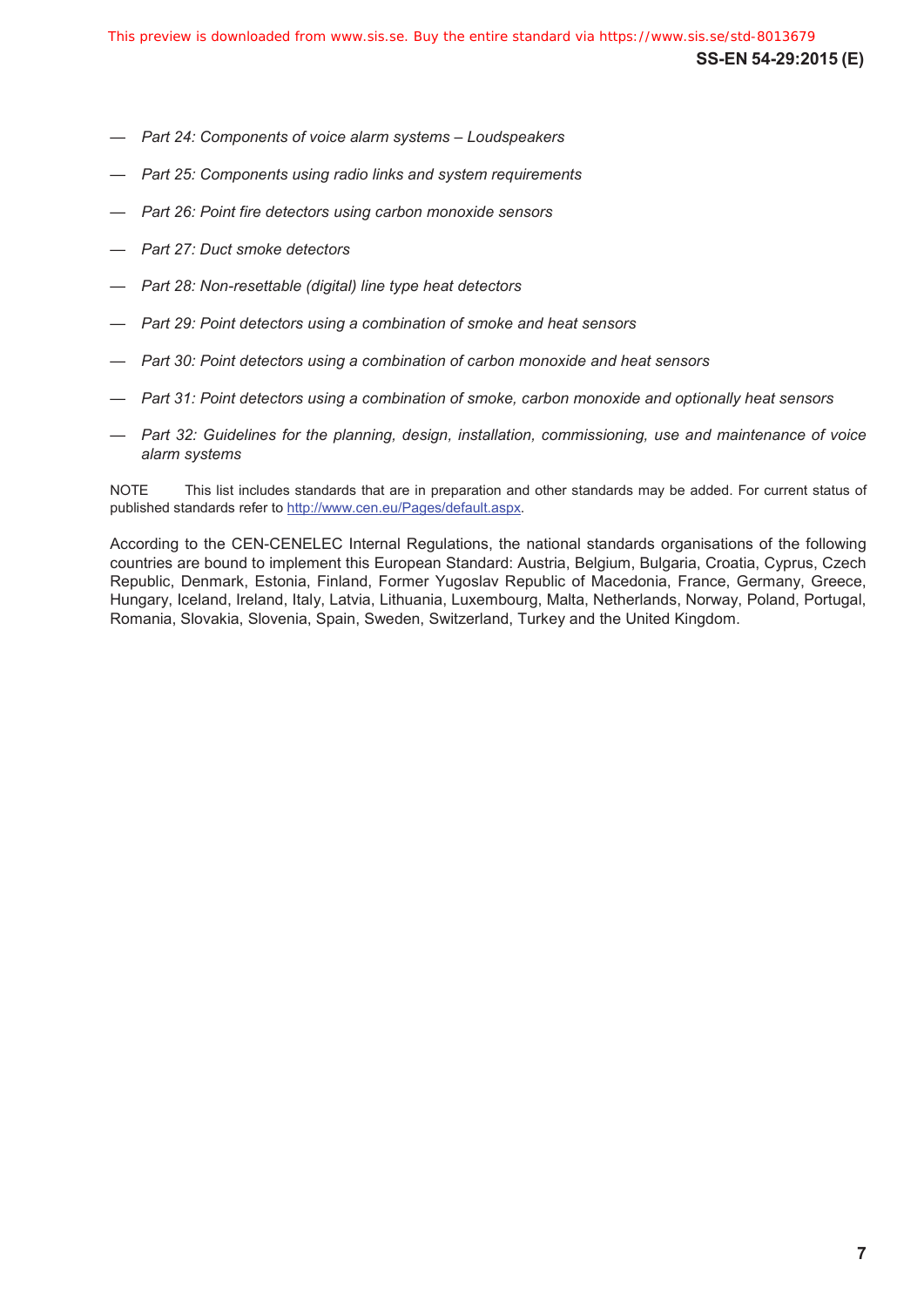### **Introduction**

Multi-sensor fire detectors combining smoke and heat sensors complying with this document are general purpose fire detectors. Multi-sensor fire detectors can be used to achieve

- a high stability against deceptive phenomena,
- a response to a broad range of fires.

Compared to the standards for single phenomenon detectors, additional environmental tests were included to demonstrate a higher stability.

The response to a broad range of fires is shown by including the test fires TF1 and TF8 in addition to the test fires TF2 to TF5 which are used for detectors complying with EN 54-7.

The performance of single sensor components of a multi-sensor fire detector need not comply with the standards for single phenomena fire detectors (EN 54-5, EN 54-7) however the combined performance does need to meet the requirements of this standard.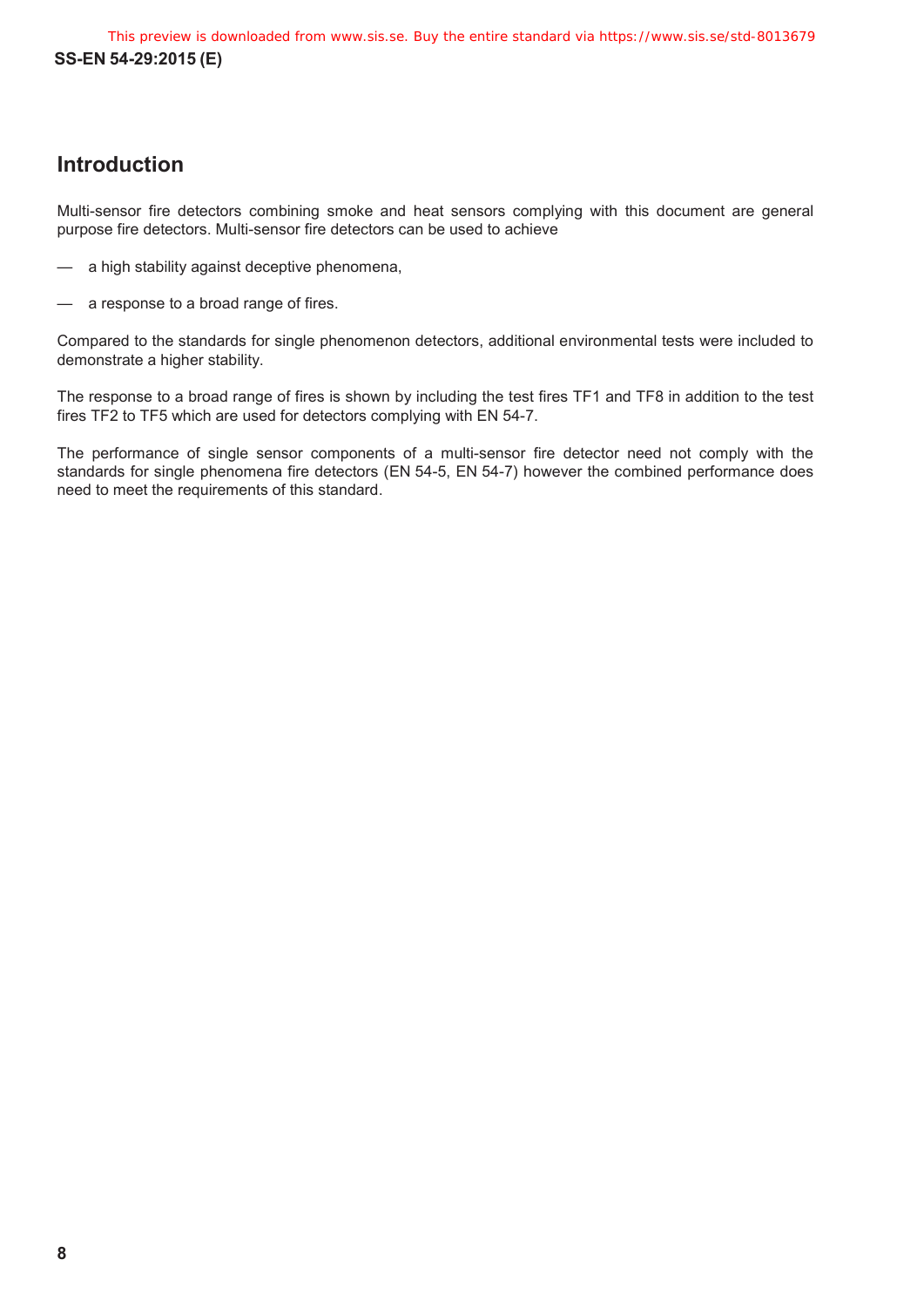### **1 Scope**

This European Standard specifies requirements, test methods and performance criteria for point-type multisensor fire detectors for use in fire detection systems installed in buildings (see EN 54-1:2011), incorporating in one mechanical enclosure at least one optical or ionization smoke sensor and at least one heat sensor. The overall fire detection performance is determined utilizing the combination of the detected phenomena.

This European Standard provides for the assessment and verification of constancy of performance (AVCP) of point detectors using a combination of smoke and heat sensors to this European Standard.

Point detectors using a combination of smoke and heat sensors having special characteristics suitable for the detection of specific fire risks are not covered by this European Standard. The performance requirements for any additional functions are beyond the scope of this European Standard (e.g. additional features or enhanced functionality for which this European Standard does not define a test or assessment method).

NOTE Certain types of detector contain radioactive materials. The national requirements for radiation protection differ from country to country and they are not specified in this European Standard.

### **2 Normative references**

The following documents, in whole or in part, are normatively referenced in this document and are indispensable for its application. For dated references, only the edition cited applies. For undated references, the latest edition of the referenced document (including any amendments) applies.

EN 54-1:2011, *Fire detection and fire alarm systems - Part 1: Introduction*

EN 54-5:2000, *Fire detection and fire alarm systems - Part 5: Heat detectors - Point detectors*

EN 54-5:2000/A1:2002, *Fire detection and fire alarm systems - Part 5: Heat detectors - Point detectors*

EN 50130-4:2011, *Alarm systems - Part 4: Electromagnetic compatibility - Product family standard: Immunity requirements for components of fire, intruder, hold up, CCTV, access control and social alarm systems*

EN 60068-1:1994, *Environmental testing - Part 1: General and guidance (IEC 60068-1:1988)*

EN 60068-2-1:2007, *Environmental testing - Part 2-1: Tests - Test A: Cold (IEC 60068-2-1:2007)*

EN 60068-2-6:2008, *Environmental testing - Part 2-6: Tests - Test Fc: Vibration (sinusoidal) (IEC 60068-2- 6:2008)*

EN 60068-2-27:2009, *Environmental testing - Part 2-27: Tests - Test Ea and guidance: Shock (IEC 60068-2- 27:2009)*

EN 60068-2-30:2005, *Environmental testing - Part 2-30: Tests - Test Db: Damp heat, cyclic (12 h + 12 h cycle) (IEC 60068-2-30:2005)*

EN 60068-2-42:2003, *Environmental testing - Part 2-42: Tests - Test Kc: Sulphur dioxide test for contacts and connections (IEC 60068-2-42:2003)*

EN 60068-2-78:2013, *Environmental testing - Part 2-78: Tests - Test Cab: Damp heat, steady state (IEC 60068-2-78:2012)*

ISO 209:2007, *Aluminium and aluminium alloys — Chemical composition*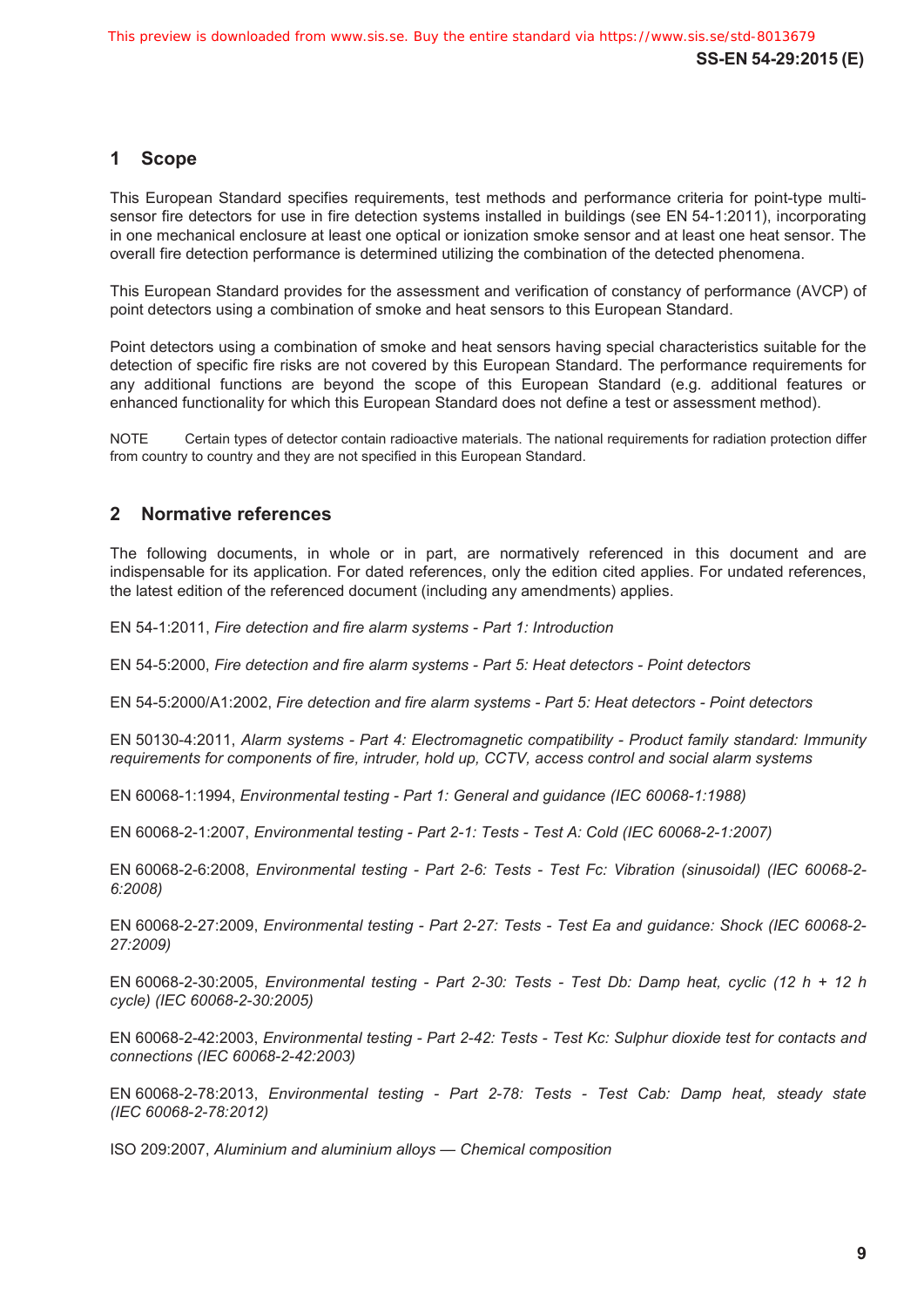**EN 54-29:2015 (E) SS-EN 54-29:2015 (E)** This preview is downloaded from www.sis.se. Buy the entire standard via https://www.sis.se/std-8013679

### **3 Terms and definitions**

For the purposes of this document, the terms and definitions given in EN 54-1:2011 and the following apply.

#### **3.1**

#### **non-volatile memory**

memory element which does not require the presence of an energy source for the retention of its content

#### **3.2**

#### **site specific data**

alterable data required for the detector to operate in a defined detector configuration

#### **3.3**

#### **smoke response value**

aerosol density in the proximity of a test specimen at the moment that it generates a reference signal in a smoke tunnel

#### **3.4**

#### **heat response value**

temperature in the proximity of a test specimen at the moment that it generates a reference signal in a heat tunnel

#### **3.5**

#### **sensor**

transducer, which is assigned to be receptive to one fire phenomenon and converts its information into an electrical output

#### **4 Requirements**

#### **4.1 General**

In order to comply with this standard, the detector shall meet the requirements of Clause 4, which shall be verified by visual inspection, engineering assessment or shall be tested as described in Clause 5 and shall meet the requirements of the tests.

#### **4.2 Nominal activation conditions/sensitivity**

#### **4.2.1 Individual alarm indication**

The detector shall be provided with an integral red visual indicator, by which the individual detector that released an alarm, can be identified, until the alarm condition is reset. Where other conditions of the detector can be visually indicated, they shall be clearly distinguishable from the alarm indication, except when the detector is switched into a service mode. For detachable detectors, the indicator may be integral with the base or the detector head. The visual indicator shall be visible from a distance of 6 m directly below the detector, in an ambient light intensity up to 500 lux when assessed as described in 5.2.1.

NOTE The alarm condition is reset manually at the control and indicating equipment (see EN 54–2:1997 as amended by EN 54–2:1997/A1:2006).

#### **4.2.2 Response to slowly developing fires**

The detector may incorporate provision for "drift compensation", for example to compensate for sensor drift due to the build up of dirt in the detector, If such drift compensation is included, then it shall not lead to a significant reduction in the detector's sensitivity to slowly developing fires when assessed as specified in 5.2.2.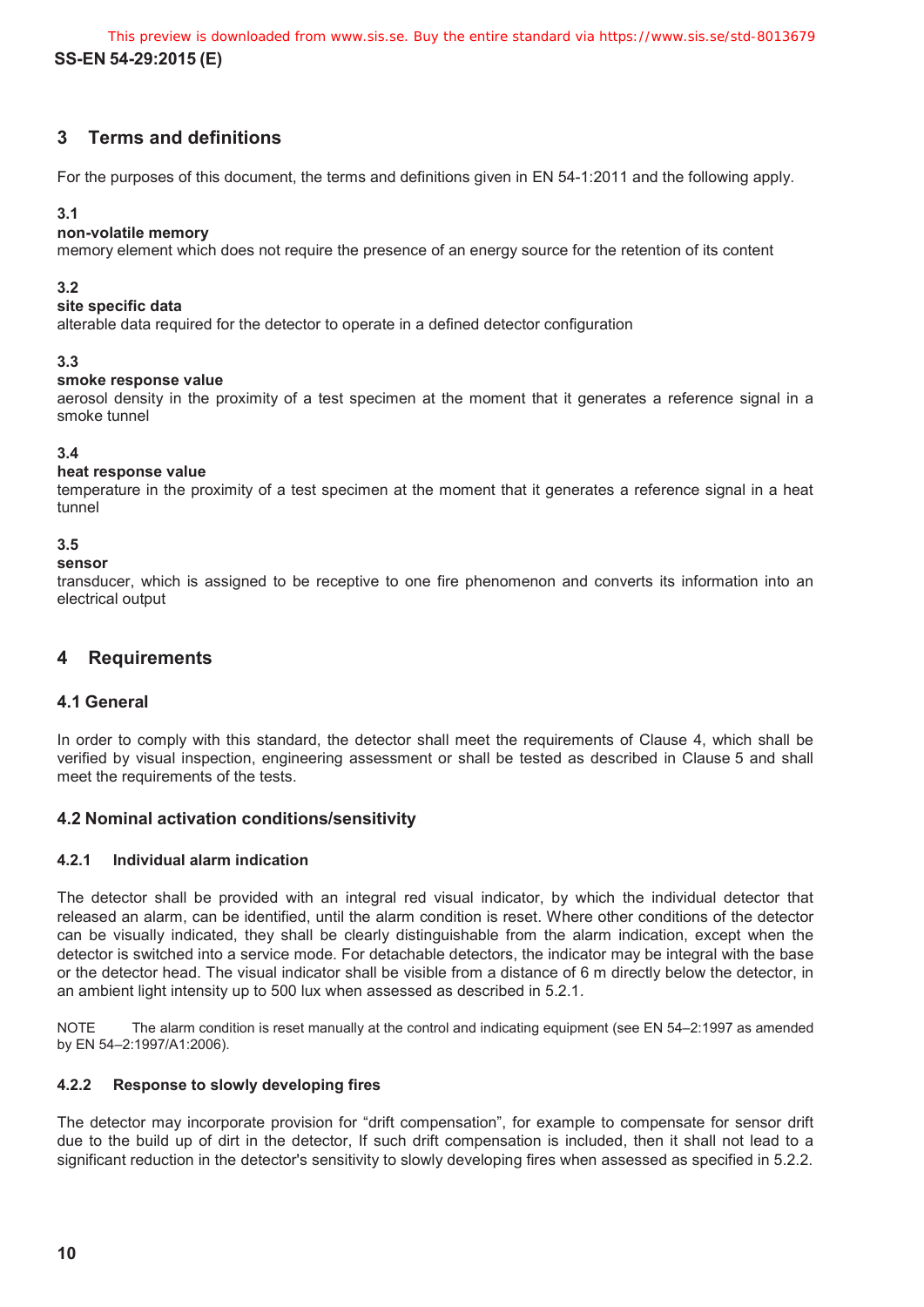#### **4.2.3 Repeatability of smoke response**

The detector shall have stable behaviour with respect to its sensitivity to smoke after a number of alarm conditions. To confirm this, the detector shall be assessed in accordance with 5.2.3.

#### **4.2.4 Directional dependence of smoke response**

The sensitivity of the detector to smoke shall not be unduly dependent on the direction of airflow around it. To confirm this, the detector shall be assessed in accordance with 5.2.4.

#### **4.2.5 Directional dependence of heat response**

The heat sensitivity of the detector shall not be unduly dependent on the direction of airflow around it. To confirm this, the detector shall be assessed in accordance with 5.2.5.

#### **4.2.6 Lower limit of heat response**

The detector shall not be more sensitive to heat alone, without the presence of smoke, than is permitted in EN 54-5:2000 as amended by EN 54-5:2000/A1:2002. To confirm this, the detector shall be assessed in accordance with 5.2.6.

#### **4.2.7 Reproducibility of smoke response**

The sensitivity of the detector to smoke shall not vary unduly from specimen to specimen. To confirm this, the detector shall be assessed in accordance with 5.2.7.

#### **4.2.8 Reproducibility of heat response**

The heat sensitivity of the detector shall not vary unduly from specimen to specimen. To confirm this, the detector shall be assessed in accordance with 5.2.8.

#### **4.2.9 Air movement**

The sensitivity of the detector shall not be unduly affected by the rate of the airflow and that it is not unduly prone to false alarms in draughts or in short gusts. To confirm this, the detector shall be assessed in accordance with 5.2.9.

#### **4.2.10 Dazzling**

The sensitivity of the detector shall not be unduly influenced by the close proximity of artificial light sources. To confirm this, the detector shall be assessed in accordance with 5.2.10. This test is only applicable to detectors using optical smoke sensors, as ionization chamber detectors are considered unlikely to be influenced.

#### **4.3 Operational reliability**

#### **4.3.1 Connection of ancillary devices**

Where the detector provides for connections to ancillary devices (e.g. remote indicators, control relays), openor short-circuit failures of these connections shall not prevent the correct operation of the detector.

#### **4.3.2 Monitoring of detachable detectors**

For detachable detectors, means shall be provided for a remote monitoring system (e.g. the control and indicating equipment) to detect the removal of the head from the base, in order to give a fault signal.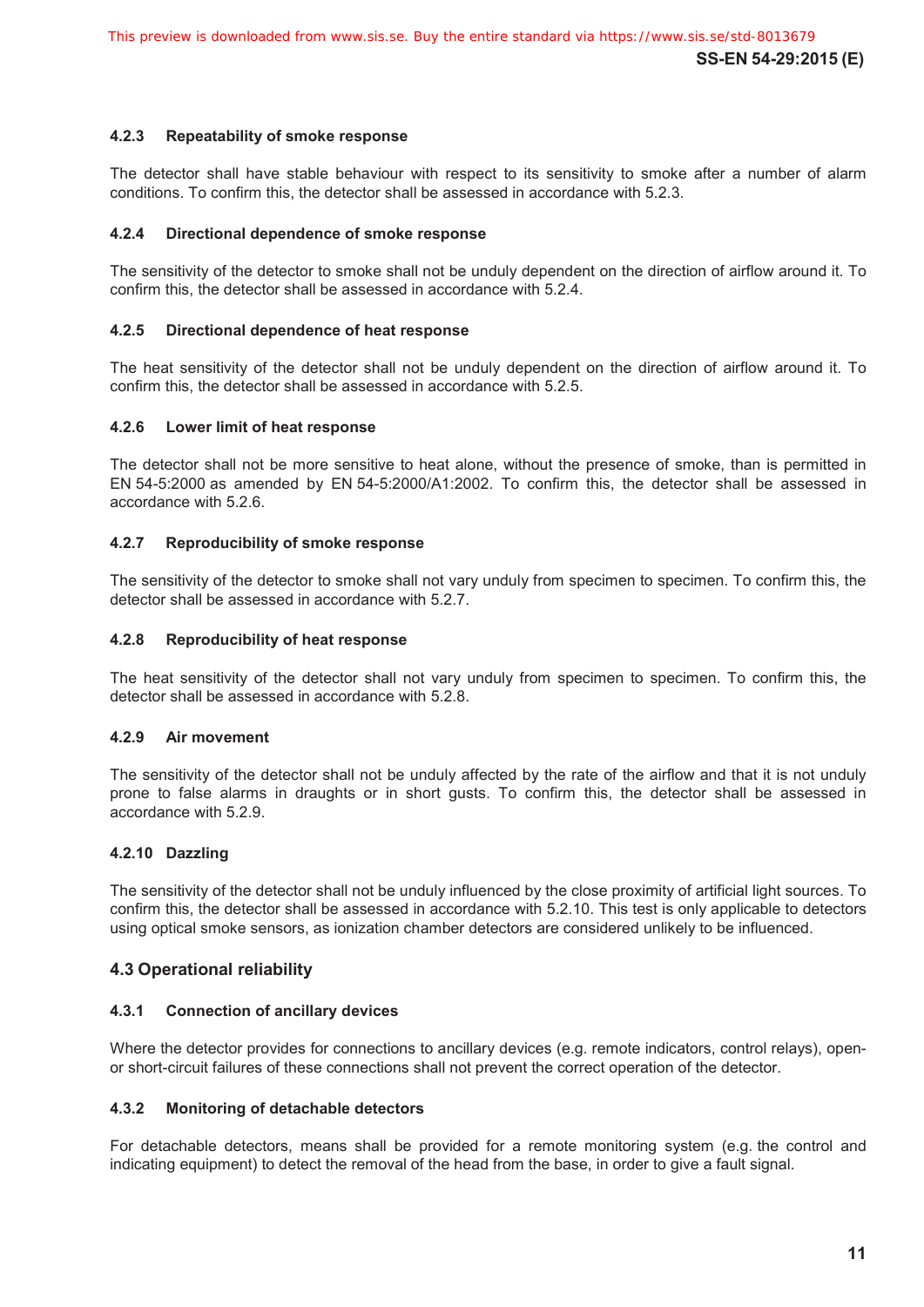#### **4.3.3 Manufacturer's adjustments**

It shall not be possible to change the manufacturer's settings except by special means (e.g. the use of a special code or tool) or by breaking or removing a seal.

#### **4.3.4 On-site adjustment of response behaviour**

If there is provision for on-site adjustment of the response behaviour of the detector then:

- a) for each setting at which the manufacturer claims compliance with this standard, the detector shall comply with the requirements of this standard, and access to the adjustment means shall only be possible by the use of a code or special tool or by removing the detector from its base or mounting;
- b) any setting(s) at which the manufacturer does not claim compliance with this standard, shall only be accessible by the use of a code or special tool, and it shall be clearly marked on the detector or in the associated data, that if these setting(s) are used, the detector does not comply with the standard.

These adjustments may be carried out at the detector or at the control and indicating equipment.

#### **4.3.5 Protection against the ingress of foreign bodies**

The detector shall be so designed that a sphere of diameter  $(1.3 \pm 0.05)$  mm cannot pass into the smoke sensor chamber(s).

NOTE This requirement is intended to restrict the access of insects into the sensitive parts of the detector. It is known that this requirement is not sufficient to prevent the access of all insects; however, it is considered that extreme restrictions on the size of access holes may introduce the danger of clogging by dust etc. It may therefore be necessary to take other precautions against false alarms due to the entry of small insects.

#### **4.3.6 Software controlled detectors**

#### **4.3.6.1 General**

For detectors which rely on software control in order to fulfil the requirements of this standard, the requirements of 4.3.6.2, 4.3.6.3 and 4.3.6.4 shall be met.

#### **4.3.6.2 Software documentation**

#### **4.3.6.2.1 Design overview**

The manufacturer shall submit documentation which gives an overview of the software design. This documentation shall be in sufficient detail for the design to be inspected for compliance with this standard and shall include at least the following:

- a) a functional description of the main program flow (e.g. as a flow diagram or structogram) including:
	- 1) a brief description of the modules and the functions that they perform;
	- 2) the way in which the modules interact;
	- 3) the overall hierarchy of the program;
	- 4) the way in which the software interacts with the hardware of the detector;
	- 5) the way in which the modules are called, including any interrupt processing.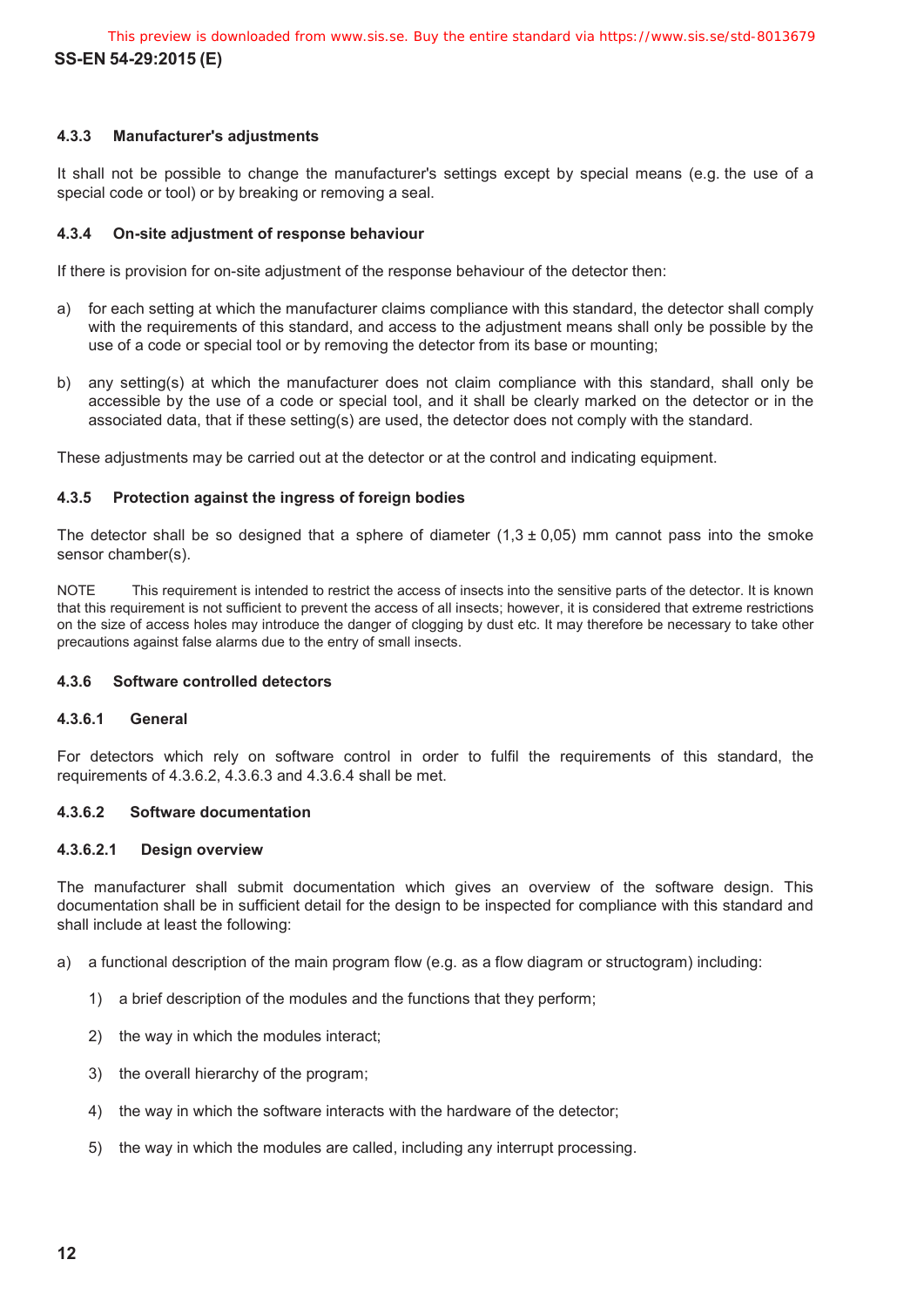- b) a description of which areas of memory are used for the various purposes (e.g. the program, site specific data and running data);
- c) a designation, by which the software and its version can be uniquely identified.

#### **4.3.6.2.2 Design detail**

The manufacturer shall have available detailed design documentation, which only needs to be provided if required by the testing authority. It shall comprise at least the following:

- a) an overview of the whole system configuration, including all software and hardware components;
- b) a description of each module of the program, containing at least:
	- 1) the name of the module;
	- 2) a description of the tasks performed;
	- 3) a description of the interfaces, including the type of data transfer, the valid data range and the checking for valid data.
- c) full source code listings, as hard copy or in machine-readable form (e.g. ASCII-code), including all global and local variables, constants and labels used, and sufficient comment for the program flow to be recognized;
- d) details of any software tools used in the design and implementation phase (e.g. CASE-tools, compilers).

#### **4.3.6.3 Software design**

In order to ensure the reliability of the detector, the following requirements for software design shall apply:

- a) the software shall have a modular structure;
- b) the design of the interfaces for manually and automatically generated data shall not permit invalid data to cause error in the program operation;
- c) the software shall be designed to avoid the occurrence of deadlock of the program flow.

#### **4.3.6.4 The storage of programs and data**

The program necessary to comply with this standard and any pre-set data, such as manufacturer's settings, shall be held in non-volatile memory. Writing to areas of memory containing this program and data shall only be possible by the use of some special tool or code and shall not be possible during normal operation of the detector.

Site-specific data shall be held in memory which will retain data for at least two weeks without external power to the detector, unless provision is made for the automatic renewal of such data, following loss of power, within 1 h of power being restored.

#### **4.4 Tolerance to supply parameters**

#### **4.4.1 Variation in supply parameters**

Within the specified range(s) of the supply parameters, the sensitivity of the detector shall not be unduly dependent on these parameters (e.g. voltage). To confirm this, the detector shall be assessed in accordance with 5.4.1.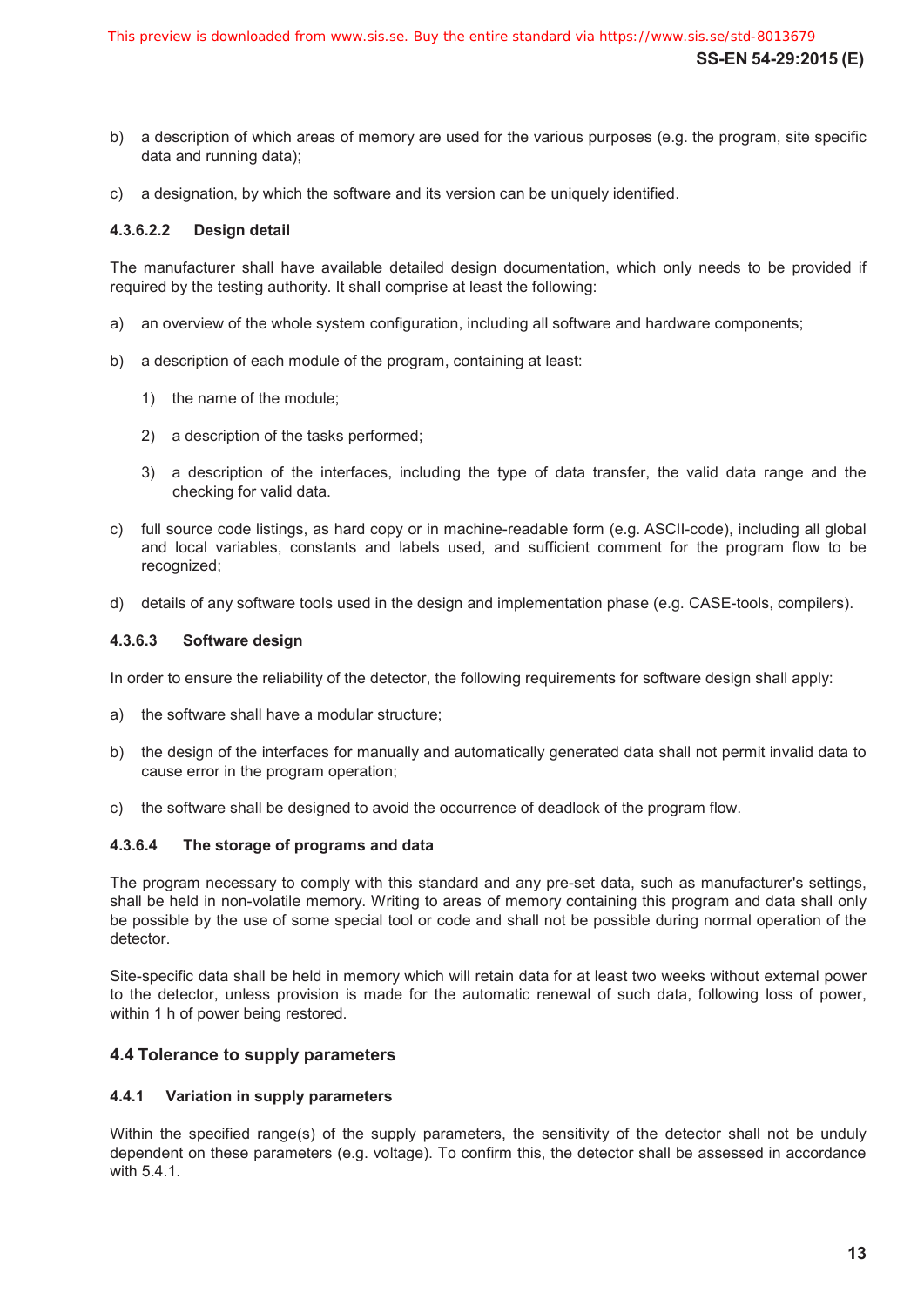#### **4.5 Performance parameters under fire conditions**

#### **4.5.1 Fire sensitivity**

The detector shall have adequate sensitivity to incipient type fires that may occur in buildings. To confirm this, the detector shall be assessed in accordance with 5.5.1.

#### **4.6 Durability of nominal activation conditions/sensitivity**

#### **4.6.1 Temperature resistance**

#### **4.6.1.1 Dry heat (operational)**

The detector shall function correctly at high ambient temperatures. To confirm this, the detector shall be assessed in accordance with 5.6.1.1.

#### **4.6.1.2 Cold (operational)**

The detector shall function correctly at low ambient temperatures. To confirm this, the detector shall be assessed in accordance with 5.6.1.2.

#### **4.6.2 Humidity resistance**

#### **4.6.2.1 Damp heat, cyclic (operational)**

The detector shall function correctly at a high level of relative humidity with short period of condensation. To confirm this, the detector shall be assessed in accordance with 5.6.2.1.

#### **4.6.2.2 Damp heat steady-state (endurance)**

The detector shall be capable of withstanding long term exposure to a high level of continuous humidity. To confirm this, the detector shall be assessed in accordance with 5.6.2.2.

#### **4.6.3 Shock and vibration resistance**

#### **4.6.3.1 Shock (operational)**

The detector shall function correctly when submitted to mechanical shocks which are likely to occur in the service environment. To confirm this, the detector shall be assessed in accordance with 5.6.3.1.

#### **4.6.3.2 Impact (operational)**

The detector shall function correctly when submitted to mechanical impacts which it may sustain in the normal service environment. To confirm this, the detector shall be assessed in accordance with 5.6.3.2.

#### **4.6.3.3 Vibration, sinusoidal (operational)**

The detector shall function correctly when submitted to vibration at levels appropriate to its normal service environment. To confirm this, the detector shall be assessed in accordance with 5.6.3.3.

#### **4.6.3.4 Vibration, sinusoidal (endurance)**

The detector shall be capable of withstanding long exposure to vibration at levels appropriate to the service environment. To confirm this, the detector shall be assessed in accordance with 5.6.3.4.